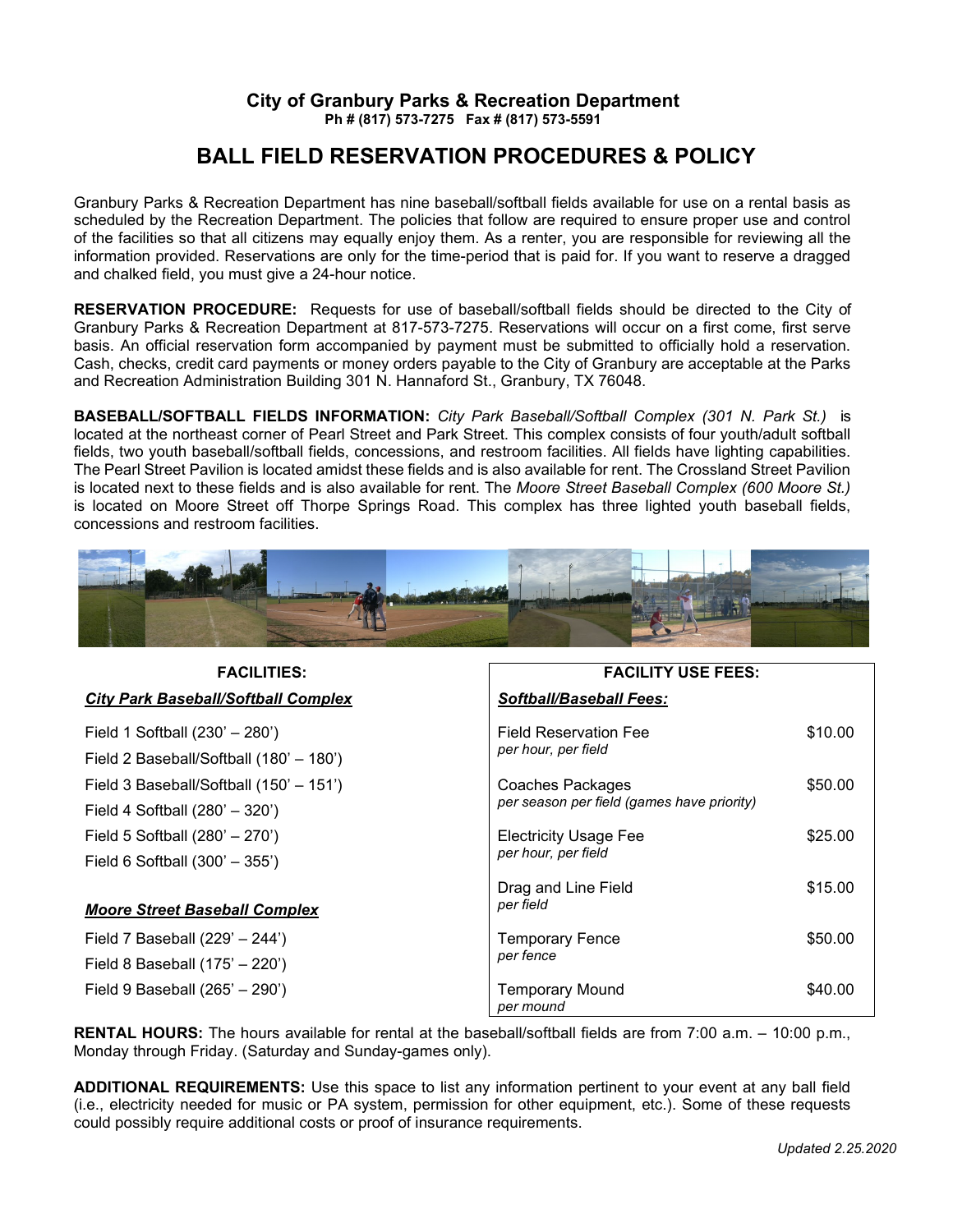**CANCELLATION POLICY:** All cancellations must be made three days prior scheduled reservation time for a full refund of rental fee. In the event of inclement weather, the Parks & Recreation Department will try to reschedule another date, or a full refund will be given.

**LIABILITIES:** The individual, group, or organization making the reservation shall assume liability for any intentional damages to any ball field and will be billed accordingly. The individual, group, or organization using the facility shall obey all rules and regulations, both written and verbal, and shall not hold the City of Granbury or any of its representatives liable for any injury sustained while using the facility.

### **CITY OF GRANBURY PARK RULES:** Reference City Ordinance #90-412.

- Park Hours: OPEN 5:00 a.m. CLOSE 11:00 p.m. every day.
- Consumption or possession of alcohol is prohibited on park property.
- No overnight camping.
- No person shall have brought in or shall dump, deposit, leave any bottles, broken glass, ashes, paper, boxes, cans, dirt, rubbish, waste, garbage or refuse or other trash.
- Receptacles are provided throughout the park for trash/waste disposal. Please usethem.
- Glass containers of every type are prohibited.
- Obey all traffic signs.
- Bicycles allowed on designated paths only.
- Hunting & firearms are forbidden.
- Picnic only in designated picnic areas.
- No propane grills.
- Charcoal must be carried away from the park area.
- No soliciting allowed.
- Climbing on the roof of any structure in the park is expressly prohibited.

*VIOLATION OF PARK RULES IS CAUSE FOR IMMEDIATE EJECTION FROM THE PARK.*

**FEEDBACK:** The Granbury Parks & Recreation Department welcomes any comments, feedback or general questions regarding your rental. Please contact the Parks & Recreation Department.

**CONTACT INFORMATION:** Granbury Parks & Recreation Department, 301 N Hannaford St, Granbury, TX 76048 817-573-7275 ext. 1695

For assistance during after hours, please call the Sheriff's Office at 817-579-3307 and a City of Granbury Parks & Recreation Department employee will be contacted.

\* \* \* \* \* \* \* \* \* \* \* \* \* \* \* \* \* \* \* \* \* \* \* \* \* \* \* \* \* \* \* \* \* \* \* \* \* \* \* \* \* \* \* \* \* \* \* \* \* \* \* \* \* \* \* \* \* \* \* \* \* \* \* \* \* \* \* \* \* \* \* \* \* \* \* \* \* \* \* \* \* \* \* \* \* \* \* \* \* \* \* \* \* \* \* \* \* \* \* \* \* \* \* \* \* \* \* \* \* \* \* \* \* \* \* \* \* \* \* \* \* \* \* \* \* \* \* \* \* \* \* \* \* \* \* \* \* \* \* \* \* \* \* \* \* \* \* \*